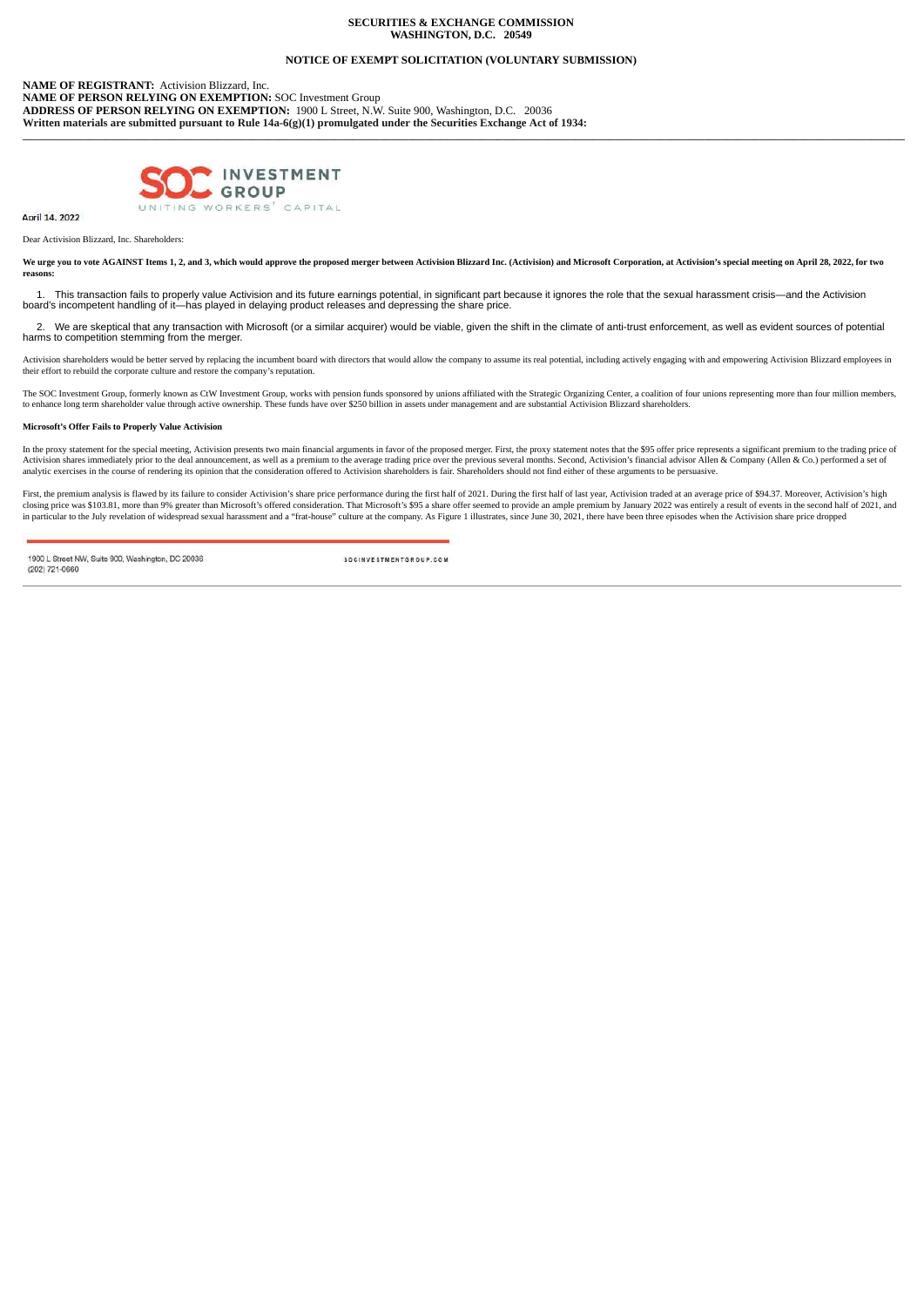

We note that the first of these drops (roughly 11%) followed immediately upon the announcement by the California Department of Fair Employment and Housing (DFEH) that it was filing suit against Activision, and the disclosu pervasive harassment at the company, efforts to forestall disciplinary consequences for executives alleged to have harassed employees, and threats directed toward subordinates. The article further alleged that Mr. Kotick f board informed concerning the number and severity of harassment allegations, which the board has denied. $^{\displaystyle 1}$ 

The second source of support for the transaction that Activision presents, the financial analysis performed by Allen & Co. in the course of providing a fairness opinion, suffers from even greater flaws. Allen & Co. perform discounted cash flow analysis of the forecast future revenue and earnings provided by Activision management. We note that the discounted cash flow analysis identifies a range of per share valuations from \$84.73 - \$123.87,

<sup>1</sup> Good, Owen S. "Activision's Kotick knew of rape allegations, kept them quiet, new report says." Polygon, 16 November 2021, https://www.polygon.com/22785524/blizzard-activision-lawsuit-bobby-kotick-wall-street-journal-r Accessed 11 April 2022.

THIS IS NOT A PROXY SOLICITATION AND NO PROXY CARDS WILL BE ACCEPTED.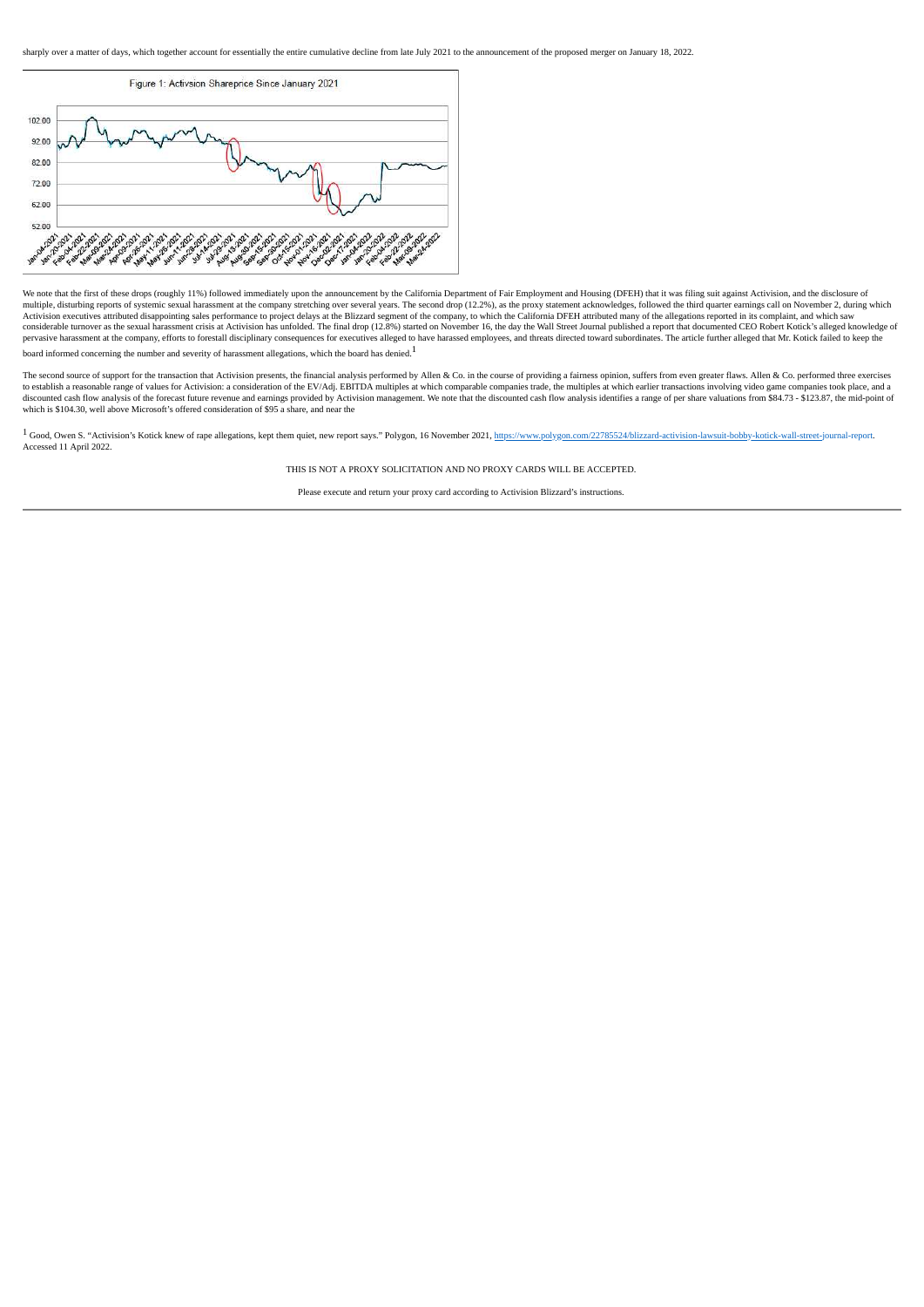2021 high closing price reported above. We further note that Allen & Co. arrived at this range of valuations using forecasts from January 2021 as instructed by the Activision board.

Moreover, while the comparable companies and precedent transaction analyses presented in the proxy statement ostensibly support a more positive view of the proposed transaction (i.e., both analyses identify a range of valu points below \$95 a share), closer consideration of the companies and transactions Allen & Co. chose to omit from its exercises results in a substantially different result. For instance, in its comparable companies exercise producer whose market capitalization sits between those of EA and Take Two—the average multiple for each year increases to 23.1x and 18.8x, for 2022 and 2023, respectively. At those revised multiples, the comparable public 2021 forecast), the expected share price would be even higher, as shown in Table 1:

| Table 1: Activision Share Prices Implied by Comparable Companies Analysis |                   |                     |                   |                     |  |                   |    |                   |
|---------------------------------------------------------------------------|-------------------|---------------------|-------------------|---------------------|--|-------------------|----|-------------------|
|                                                                           | Avg. 2022 EV/Adj. |                     | Avg. 2023 EV/Adj. |                     |  | Avg. 2022 EV/Adj. |    | Avg. 2023 EV/Adj. |
|                                                                           |                   | EBITDA (ex. Roblox) |                   | EBITDA (ex. Roblox) |  | EBITDA (All)      |    | EBITDA (All)      |
| LRP                                                                       | S                 | 84.94               |                   | $72.26$ \$          |  | 106.61 S          |    | 108.64            |
| December                                                                  | \$                | 64.07               |                   | 64.78 \$            |  | 101.09            | £. | 97.78             |
| January                                                                   | S                 | 61.16               |                   | 64.83 \$            |  | 96.70             | -S | 97.85             |

Reversing unexplained omissions also leads to substantial revisions of Allen & Co 's precedent transaction analysis, Allen & Co considered 11 transactions involving video game studios that were announced between October 2 Account and the magnetic matter of multiples at which these transactions took place, Allen & Co. initially identified a range of deal multiples from 5.6x to 29.9x, but then selected a narrower range between 14x and 20x. Fr narrower range, Allen & Co. calculated a range of expected share prices from \$72.40 to \$99.49, with a midpoint of \$85.95.

However, the transactions Allen & Co. considered all took place either before November 2017 or after August 2020. No transactions between these dates were considered, though S&P Capital IQ's database identifies 550 transac than those closed prior to November 2017 (6.8x to 12.5x). The average multiple for the more recent set of transactions is 20.4x, which strongly suggests that since 2017, multiples for the acquisition of companies in the vi have increased significantly from where they had been a decade earlier. It is unclear why these older transactions were included in Allen & Co.'s analysis, but not those from 2017-2020. Using the average multiple for prece price of \$101.44, well above Microsoft's \$95 per share offer.

THIS IS NOT A PROXY SOLICITATION AND NO PROXY CARDS WILL BE ACCEPTED.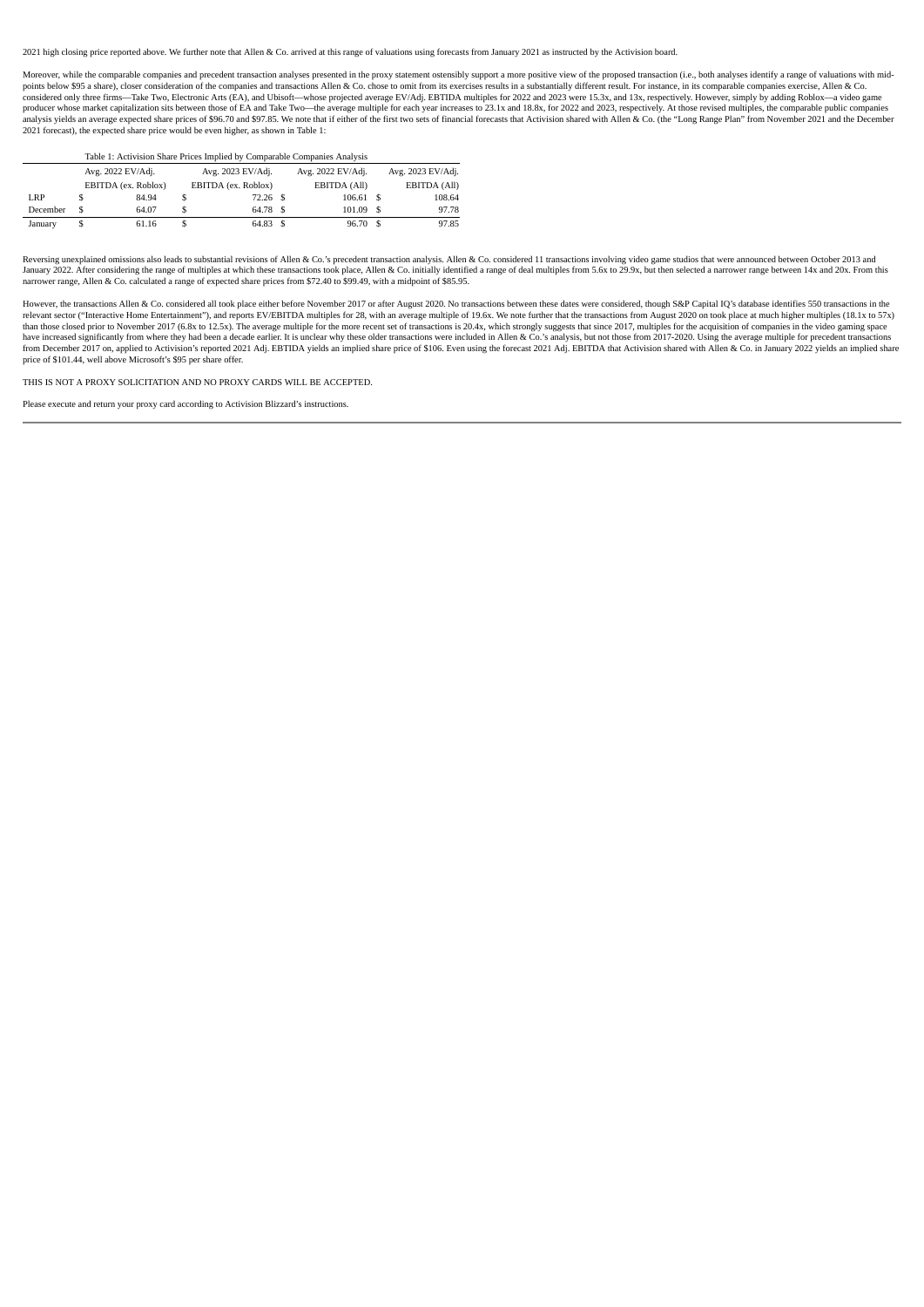Neither the premium offered to Activision shareholders, nor the financial analysis performed by the company's financial advisor support the proposed merger with Microsoft. Instead, when properly considering the context of harassment crisis at Activision and taking into account relevant but omitted data (i.e., including Roblox as a comparable company and transactions from 2017 - 2020), it is clear that Activision is currently worth more that demonstrated its effectiveness and accountability to shareholders. As we will now demonstrate, Activision's board of directors comes up well short on both scores.

#### **The Unreasonable Ineffectiveness of Activision's Board**

Activision's board of directors does not appear to be an effective steward of shareholders' investment. As the lawsuit filed by the California DFEH has revealed, widespread sexual harassment had characterized Activision's years, and produced multiple complaints, without the board recognizing any red flags. Moreover, following the revelation of Activision's "frat-house" culture, and investigations by multiple federal agencies, the board rema directors. We are still waiting for a board report to show the committee is fulfilling the purpose implied by its name.

The board's passivity and deference to the CEO seems consistent with its general lack of independence. Activision's nine directors include four that have over 18 years of service. One of these directors, Chairman Robert Ke Activision executive who has worked with Mr. Kotick in various roles since 1991 and joined the board in 1995. Robert Morgado has been on the board since 1997 and serves as Lead Independent Director, Chair of the Compensati Committee, and Chair of the Nominating and Governance Committee. This represents an unusual concentration of leadership roles, particularly in a director who is both over tenured and a former company employee. Other potent and personal connections between Mr. Kotick and the board that is supposed to be overseeing him makes its failure to hold him accountable for his actions unsurprising.

But in overseeing the merger negotiations, the Activision board went above and beyond in its fecklessness. The board approved the Microsoft merger proposal without taking such standard steps as forming a special committee directors to vet the proposal, or having the independent directors meet without management present to approve the merger. Worse still, the board accepted an abbreviated process by agreeing to allow management to negotiate board failed to prioritize shareholder accountability.

THIS IS NOT A PROXY SOLICITATION AND NO PROXY CARDS WILL BE ACCEPTED.